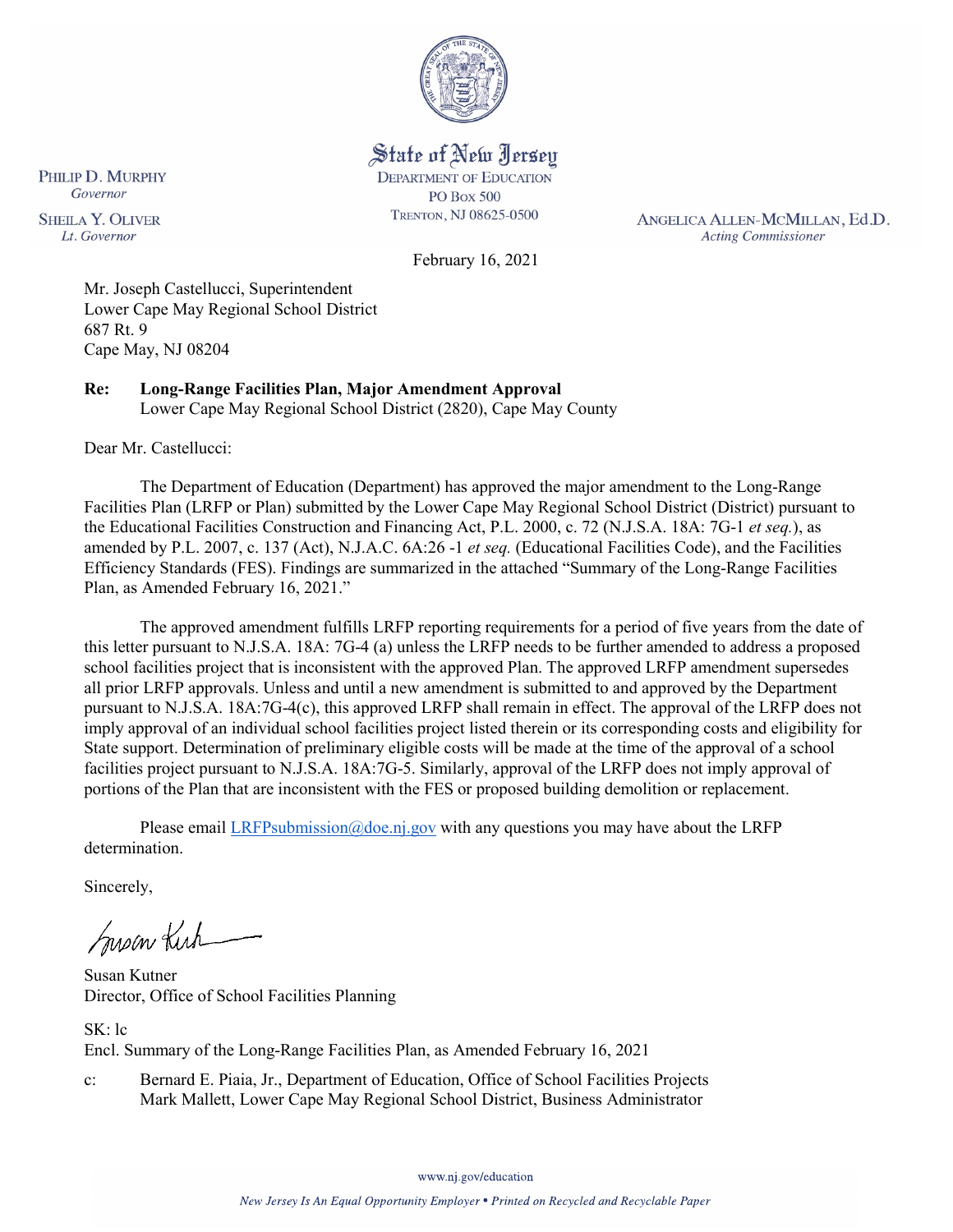### **Lower Cape May Regional School District (2820) Summary of the Long-Range Facilities Plan, as Amended February 16, 2021**

The Department of Education (Department) has completed its review of the major amendment to the Long-Range Facilities Plan (LRFP or Plan) submitted by the Lower Cape May Regional School District (District) pursuant to the Educational Facilities Construction and Financing Act, P.L. 2000, c. 72 (N.J.S.A. 18A: 7G-1 *et seq.*), as amended by P.L. 2007, c. 137 (Act), N.J.A.C. 6A:26-1 et seq. (Educational Facilities Code), and the Facilities Efficiency Standards (FES).

The following provides a summary of the District's approved amended LRFP. The summary is based on the standards set forth in the Act, the Educational Facilities Code, the FES, District-reported information in the Department's LRFP reporting system, and supporting documentation. The referenced reports in *italic* text are standard reports available on the Department's LRFP website.

### **1. Inventory Overview**

The District is classified as a Regular Operating District (ROD) for funding purposes. It provides services for students in grades 7-12.

The District identified existing and proposed schools, sites, buildings, rooms, and site amenities in its LRFP. Table 1 lists the number of existing and proposed district schools, sites, and buildings. Detailed information can be found in the *School Asset Inventory Report* and the *Site Asset Inventory Report.*

**As directed by the Department, school facilities projects that have received initial approval by the Department and have been approved by the voters, if applicable, are represented as "existing" in the LRFP.** Approved projects that include new construction and/or the reconfiguration/reassignment of existing program space are as follows: n/a.

| Category                                     | <b>Existing</b> | <b>Proposed</b> |
|----------------------------------------------|-----------------|-----------------|
| Number of Schools (assigned DOE school code) |                 |                 |
| Number of School Buildings <sup>1</sup>      |                 |                 |
| Number of Non-School Buildings <sup>2</sup>  |                 |                 |
| Number of Vacant Buildings                   |                 |                 |
| Number of Sites                              |                 |                 |

#### **Table 1: Number of Schools, School Buildings, and Sites**

Based on the existing facilities inventory submitted by the District:

- Schools using leased buildings (short or long-term):  $n/a$
- Schools using temporary classroom units (TCUs), excluding TCUs supporting construction:  $n/a$
- Vacant/unassigned school buildings:  $n/a$

 $\overline{a}$ 

<span id="page-1-1"></span><span id="page-1-0"></span>*<sup>1</sup>* Includes district-owned buildings and long-term leases serving students in district-operated programs

<sup>&</sup>lt;sup>2</sup> Includes occupied district-owned buildings not associated with a school, such as administrative buildings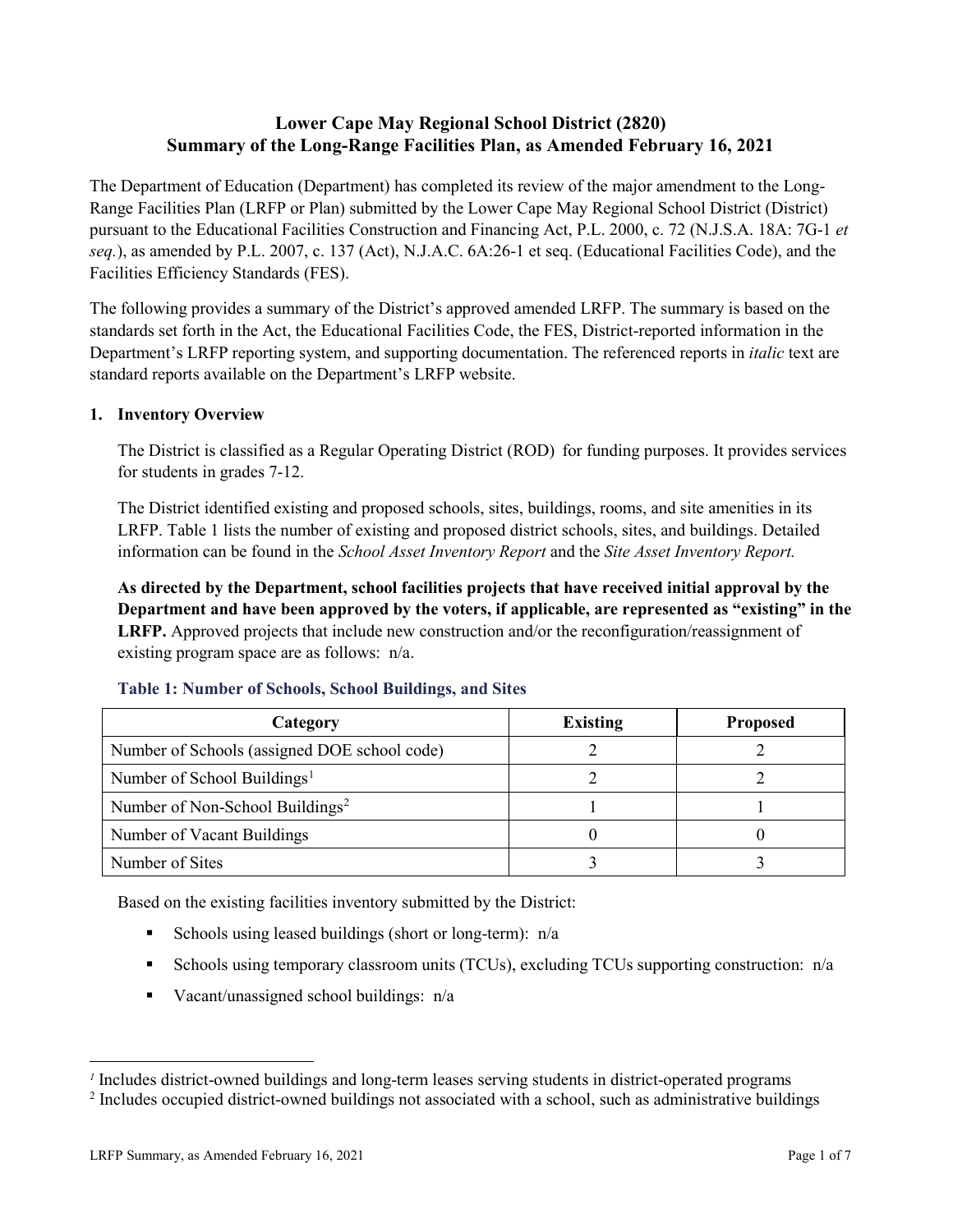Findings:

The Department has determined that the proposed inventory is adequate for approval of the District's LRFP amendment. However, the LRFP determination does not imply approval of an individual school facilities project listed within the LRFP; the District must submit individual project applications for project approval.

### **2. District Enrollments**

The District determined the number of students, or "proposed enrollments," to be accommodated for LRFP planning purposes on a district-wide basis and in each school.

The Department minimally requires the submission of a standard cohort-survival projection using historic enrollment data from the Application for School State Aid (ASSA) or NJ Smart. The cohort-survival method projection method forecasts future students based upon the survival of the existing student population as it moves from grade to grade. A survival ratio of less than 1.00 indicates a loss of students, while a survival ratio of more than 1.00 indicates the class size is increasing. For example, if a survival ratio tracking first to second grade is computed to be 1.05, the grade size is increasing by 5% from one year to the next. The cohort-survival projection methodology works well for communities with stable demographic conditions. Atypical events impacting housing or enrollments, such as an economic downturn that halts new housing construction or the opening of a charter or private school, typically makes a cohort-survival projection less reliable.

### **Proposed enrollments are based on a standard cohort-survival enrollment projection.**

Adequate supporting documentation was submitted to the Department to justify the proposed enrollments. Table 2 provides a comparison of existing and projected enrollments. All totals include special education students.

|                              | <b>Existing Enrollments</b> | <b>District Proposed Enrollments</b><br>2022-23 |
|------------------------------|-----------------------------|-------------------------------------------------|
| <b>Grades</b>                | 2019-2020                   |                                                 |
| PK (excl. private providers) |                             |                                                 |
| Grades K to 5                |                             |                                                 |
| Grades 6 to 8                | 483                         | 452                                             |
| Grades 9 to 12               | 807                         | 826                                             |
| <b>Totals PK to 12</b>       | 1,290                       | 1,278                                           |

# **Table 2: Enrollments**

Findings:

The Department has determined the District's proposed enrollments to be acceptable for approval of the District's LRFP amendment. The Department will require a current enrollment projection at the time an application for a school facilities project is submitted incorporating the District's most recent enrollments in order to verify that the LRFP's planned capacity is appropriate for the updated enrollments.

# **3. District Practices Capacity**

Based on information provided in the room inventories, District Practices Capacity was calculated for each school building to determine whether adequate capacity is proposed for the projected enrollments based on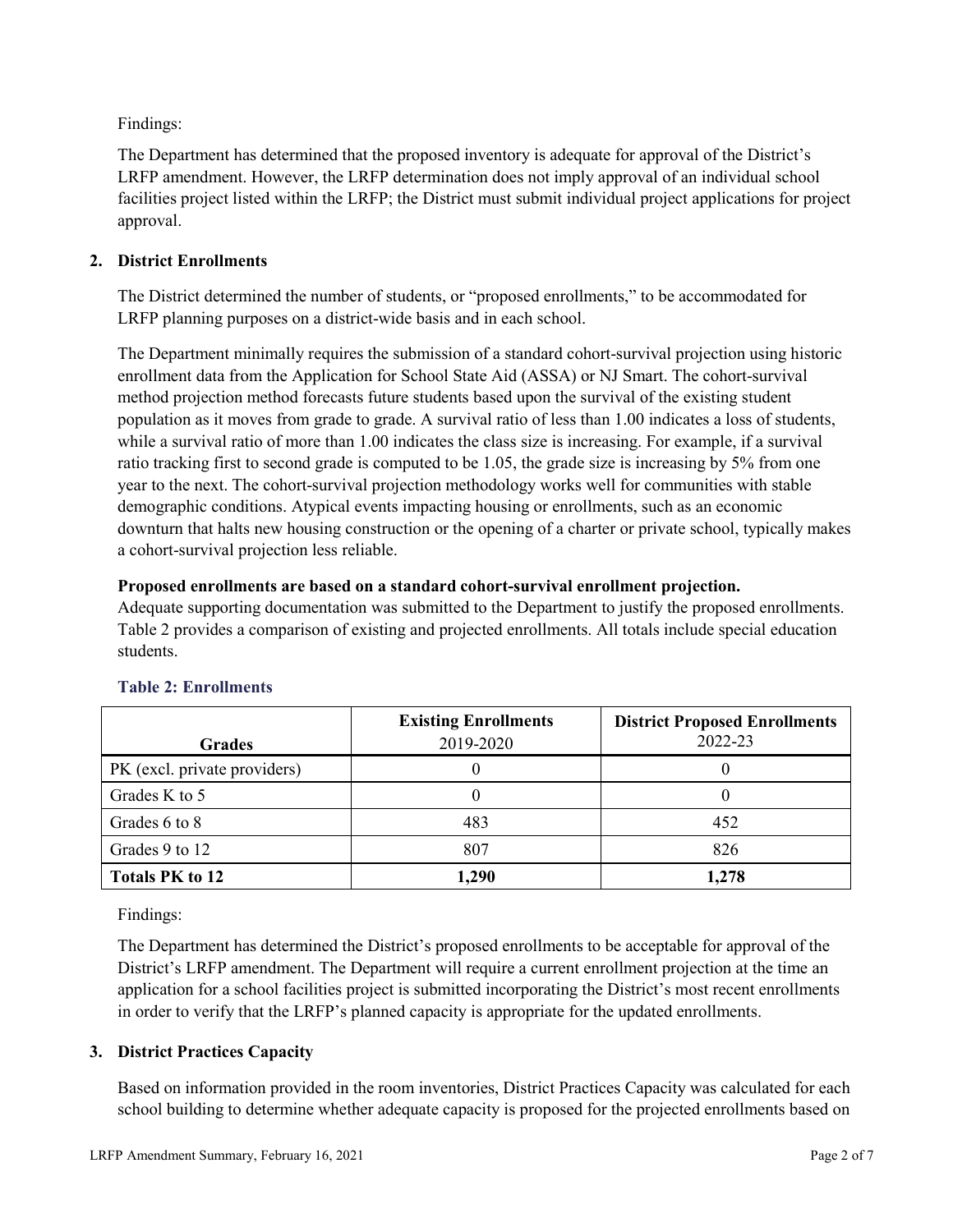district scheduling and class size practices. The capacity totals assume instructional buildings can be fully utilized regardless of school sending areas, transportation, and other operational issues. The calculations only consider district-owned buildings and long-term leases; short term leases and temporary buildings are excluded. **A capacity utilization factor of 90% for classrooms serving grades K-8 and 85% for classrooms serving grades 9-12 is applied in accordance with the FES.** No capacity utilization factor is applied to preschool classrooms.

In certain cases, districts may achieve adequate District Practices Capacity to accommodate enrollments but provide inadequate square feet per student in accordance with the FES, resulting in educational adequacy issues and "Unhoused Students." Unhoused students are considered in the "Functional Capacity" calculations used to determine potential State support for school facilities projects and are analyzed in Section 4.

Table 3 provides a summary of proposed enrollments and existing and proposed District-wide capacities. Detailed information can be found in the LRFP website reports titled *FES and District Practices Capacity Report, Existing Rooms Inventory Report, and Proposed Rooms Inventory Report.*

| <b>Grades</b>              | <b>Proposed</b><br><b>Enrollments</b> | <b>Existing</b><br><b>District</b><br><b>Practices</b><br>Capacity | <b>Existing</b><br>Deviation* | <b>Proposed</b><br><b>District</b><br><b>Practices</b><br>Capacity | <b>Proposed</b><br>Deviation* |
|----------------------------|---------------------------------------|--------------------------------------------------------------------|-------------------------------|--------------------------------------------------------------------|-------------------------------|
| Elementary ( $PK$ to 5)    | 0                                     | 0.00                                                               | 0.00                          | 0.00                                                               | 0.00                          |
| Middle $(6 \text{ to } 8)$ | 452                                   | 472.50                                                             | 20.50                         | 472.50                                                             | 20.50                         |
| High $(9 \text{ to } 12)$  | 826                                   | 867.00                                                             | 41.00                         | 867.00                                                             | 41.00                         |
| <b>District Totals</b>     | 1,278                                 | 1,339.50                                                           | 61.50                         | 1,339.50                                                           | 61.50                         |

### **Table 3: District Practices Capacity Analysis**

*\* Positive numbers signify surplus capacity; negative numbers signify inadequate capacity. Negative values for District Practices capacity are acceptable for approval if proposed enrollments do not exceed 100% capacity utilization.*

Considerations:

- Based on the proposed enrollments and existing room inventories, the District is projected to have inadequate capacity for the following grade groups, assuming all school buildings can be fully utilized: n/a
- Adequate justification has been provided by the District if the proposed capacity for a school significantly deviates from the proposed enrollments. Generally, surplus capacity is acceptable for LRFP approval if additional capacity is not proposed through new construction.

# Findings:

The Department has determined that proposed District capacity, in accordance with the proposed enrollments, is adequate for approval of the District's LRFP amendment. The Department will require a current enrollment projection at the time an application for a school facilities project is submitted, incorporating the District's most recent Fall Enrollment Report, in order to verify that the LRFP's planned capacity meets the District's updated enrollments.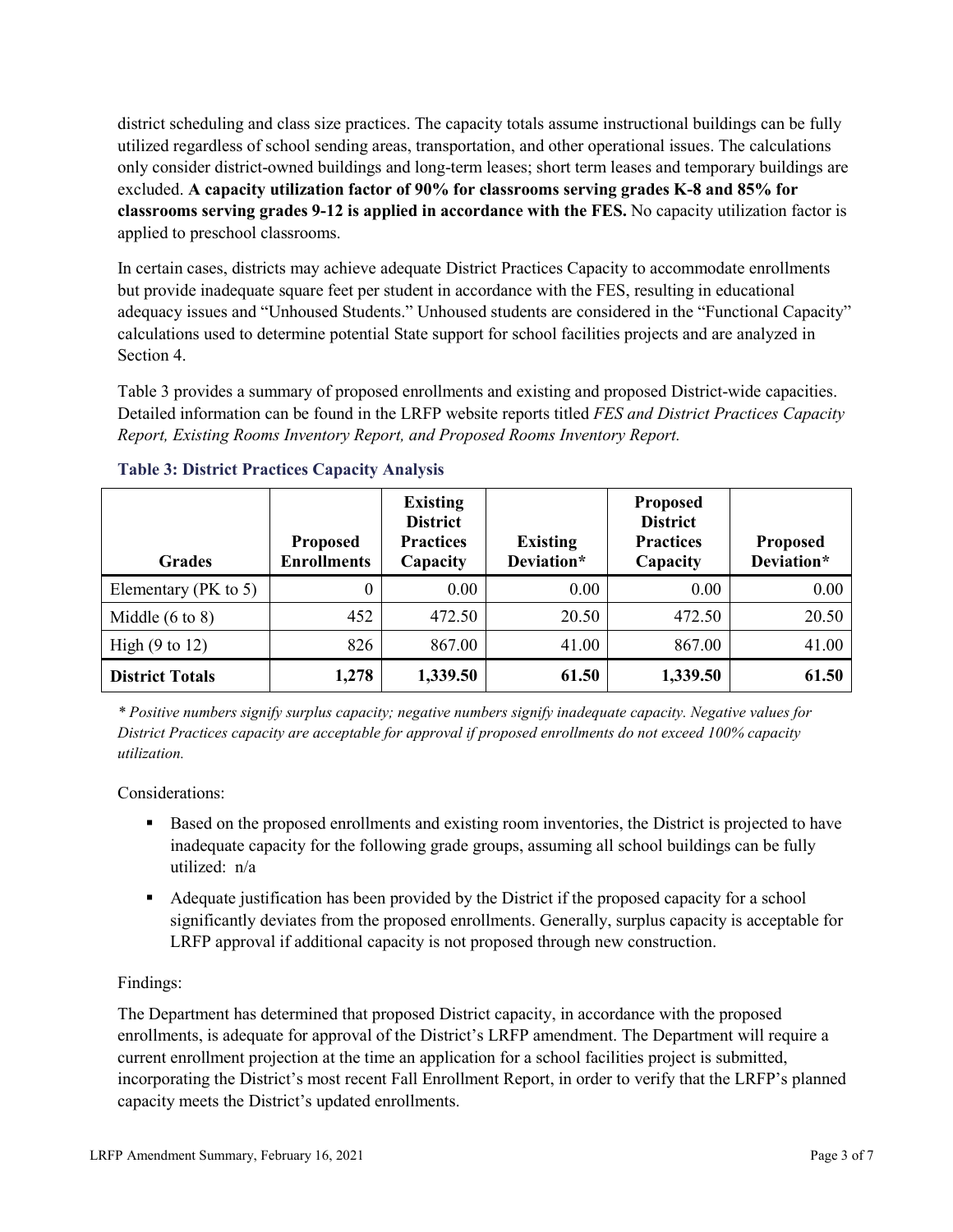### **4. New Construction Funding Eligibility**

*Functional Capacity* was calculated and compared to the proposed enrollments to provide a **preliminary estimate** of Unhoused Students and new construction funding eligibility. **A final determination will be made at the time of project application approval.**

*Functional Capacity* is the adjusted gross square footage of a school building *(total gross square feet minus excluded space)* divided by the minimum area allowance per full-time equivalent student for the grade level contained therein. *Unhoused Students* is the number of students projected to be enrolled in the District that exceeds the Functional Capacity of the District's schools pursuant to N.J.A.C. 6A:26-2.2(c). *Excluded Square Feet* includes (1) square footage exceeding the FES for any pre-kindergarten, kindergarten, general education, or self-contained special education classroom; (2) grossing factor square footage *(corridors, stairs, mechanical rooms, etc.)* that exceeds the FES allowance, and (3) square feet proposed to be demolished or discontinued from use. Excluded square feet may be revised during the review process for individual school facilities projects.

Table 4 provides a preliminary assessment of the Functional Capacity, Unhoused Students, and Estimated Maximum Approved Area for Unhoused Students for each FES grade group. The calculations exclude temporary facilities and short-term leased buildings. School buildings proposed for whole or partial demolition or reassignment to a non-school use are excluded from the calculations pending project application review. If a building is proposed to be reassigned to a different school, the square footage is applied to the proposed grades after reassignment. Buildings that are not assigned to a school are excluded from the calculations. In addition, only preschool students eligible for state funding (former ECPA students) are included. Detailed information concerning the calculations can be found in the *Functional Capacity and Unhoused Students Report* and the *Excluded Square Footage Report.*

| Category                                     | PK/K to 5 | 6 to 8   | 9 to 12  | <b>Total</b> |
|----------------------------------------------|-----------|----------|----------|--------------|
| Eligible PK /K-12 Proposed Enrollments       | 0         | 452      | 826      |              |
| FES Area Allowance (SF/student)              | 125.00    | 134.00   | 151.00   |              |
| <b>Prior to Completion of Proposed Work:</b> |           |          |          |              |
| <b>Existing Gross Square Feet</b>            | $\theta$  | 98,500   | 201,169  | 299,669      |
| <b>Adjusted Gross Square Feet</b>            | $\theta$  | 97,276   | 199,289  | 296,565      |
| <b>Adjusted Functional Capacity</b>          | 0.00      | 725.94   | 1,319.79 |              |
| <b>Unhoused Students</b>                     | 0.00      | 0.00     | 0.00     |              |
| Est. Max. Area for Unhoused Students         | 0.00      | 0.00     | 0.00     |              |
| <b>After Completion of Proposed Work:</b>    |           |          |          |              |
| Gross Square Feet                            | $\theta$  | 98,500   | 201,169  | 299,669      |
| New Gross Square Feet                        | $\theta$  | $\theta$ | $\theta$ | $\theta$     |
| <b>Adjusted Gross Square Feet</b>            | $\theta$  | 97,276   | 199,289  | 296,565      |
| <b>Functional Capacity</b>                   | 0.00      | 725.94   | 1,319.79 |              |
| Unhoused Students after Construction         | 0.00      | 0.00     | 0.00     |              |
| Est. Max. Area Remaining                     | 0.00      | 0.00     | 0.00     |              |

#### **Table 4: Estimated Maximum Approved Area for Unhoused Students**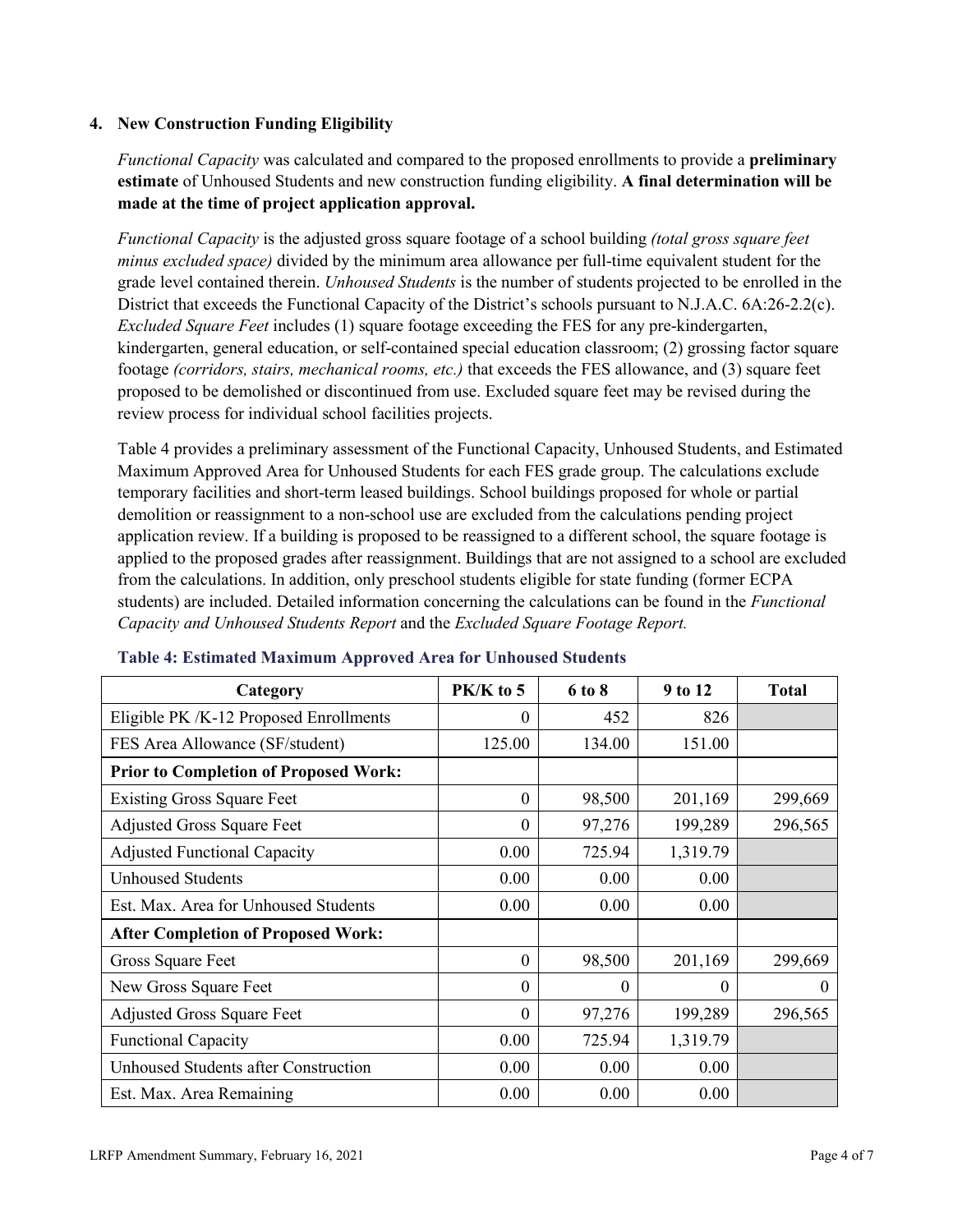Facilities used for non-instructional or non-educational purposes are ineligible for State support under the Act. However, projects for such facilities shall be reviewed by the Department to determine whether they are consistent with the District's LRFP and whether the facility, if it is to house students (full or part time) conforms to educational adequacy requirements. These projects shall conform to all applicable statutes and regulations.

Estimated costs represented in the LRFP by the District are for capital planning purposes only. The estimates are not intended to represent preliminary eligible costs or final eligible costs of approved school facilities projects.

Considerations:

- The District does not have approved projects pending completion, as noted in Section 1, that impact the Functional Capacity calculations.
- **The Functional Capacity calculations** *exclude* square feet proposed for demolition or discontinuation for the following FES grade groups and school buildings pending a feasibility study and project review: n/a.
- Based on the preliminary assessment, the District has Unhoused Students prior to the completion of proposed work for the following FES grade groups: n/a.
- New construction is proposed for the following FES grade groups: n/a.
- Proposed new construction exceeds the estimated maximum area allowance for Unhoused Students prior to the completion of the proposed work for the following grade groups: n/a.
- The District, based on the preliminary LRFP assessment, will not have Unhoused Students after completion of the proposed LRFP work. If the District is projected to have Unhoused Students, adequate justification has been provided to confirm educational adequacy in accordance with Section 6 of this determination.

### Findings:

Functional Capacity and Unhoused Students calculated in the LRFP are preliminary estimates. Preliminary Eligible Costs (PEC) and Final Eligible Costs (FEC) will be included in the review process for specific school facilities projects. A feasibility study undertaken by the District is required if building demolition or replacement is proposed per N.J.A.C. 6A:26-2.3(b)(10).

# **5. Proposed Work**

The District assessed program space, capacity, and physical plant deficiencies to determine corrective actions. Capital maintenance, or *"system actions,"* address physical plant deficiencies due to operational, building code, and /or life cycle issues. Inventory changes, or *"inventory actions,*" add, alter, or eliminate sites, site amenities, buildings, and/or rooms.

The Act (N.J.S.A. 18A:7G-7b) provides that all school facilities shall be deemed suitable for rehabilitation unless a pre-construction evaluation undertaken by the District demonstrates to the satisfaction of the Commissioner that the structure might pose a risk to the safety of the occupants even after rehabilitation or that rehabilitation is not cost-effective. Pursuant to N.J.A.C. 6A:26-2.3(b)(10), the Commissioner may identify school facilities for which new construction is proposed in lieu of rehabilitation for which it appears from the information presented that new construction is justified, provided, however, that for such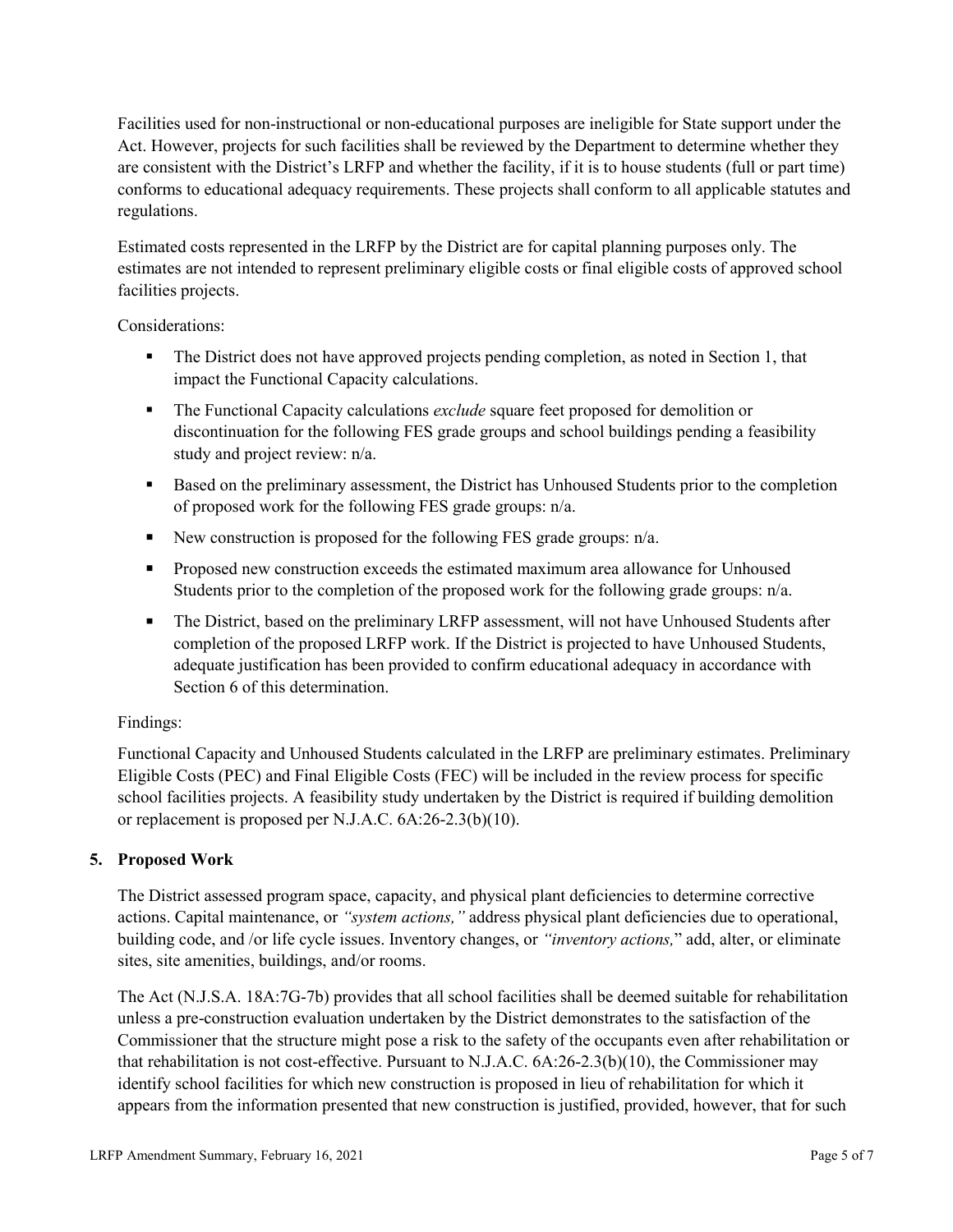school facilities so identified, the District must submit a feasibility study as part of the application for the specific school facilities project. The cost of each proposed building replacement is compared to the cost of additions or rehabilitation required to eliminate health and safety deficiencies and to achieve the District's programmatic model.

Table 5 lists the scope of work proposed for each school based on the building(s) serving their student population. Proposed inventory changes are described in the LRFP website reports titled *"School Asset Inventory Report and "Proposed Room Inventory Report."* Information concerning proposed systems work, or capital maintenance can be found in the "LRFP Systems Action Summary Report."

With the completion of the proposed work, the following schools are proposed to be eliminated: n/a; the following schools are proposed to be added: n/a .

| <b>Proposed Scope of Work</b>                                                                  | <b>Applicable Schools</b>                                          |
|------------------------------------------------------------------------------------------------|--------------------------------------------------------------------|
| <b>Renovation only</b> (no new construction)                                                   |                                                                    |
| System actions only (no inventory actions)                                                     | Lower Cape May Regional HS (050),<br>Richard M. Teitelman MS (060) |
| Existing inventory actions only (no systems actions)                                           | n/a                                                                |
| Systems and inventory changes                                                                  | n/a                                                                |
| <b>New construction</b>                                                                        |                                                                    |
| Building addition only (no systems actions)                                                    | n/a                                                                |
| Renovation and building addition (system, existing<br>inventory, and new construction actions) | n/a                                                                |
| New building on existing site.                                                                 | n/a                                                                |
| New building on new or expanded site                                                           | n/a                                                                |
| Site and building disposal (in addition to above scopes)                                       |                                                                    |
| Partial building demolition                                                                    | n/a                                                                |
| Whole building demolition                                                                      | n/a                                                                |
| Site and building disposal or discontinuation of use                                           | n/a                                                                |

#### **Table 5: School Building Scope of Work**

Findings:

The Department has determined that the proposed work is adequate for approval of the District's LRFP amendment. However, Department approval of proposed work in the LRFP does not imply the District may proceed with a school facilities project. The District must submit individual project applications with cost estimates for Department project approval. Both school facilities project approval and other capital project review require consistency with the District's approved LRFP.

### **6. Proposed Room Inventories and the Facilities Efficiency Standards**

The District's proposed school buildings were evaluated to assess general educational adequacy in terms of compliance with the FES area allowance pursuant to N.J.A.C. 6A:26-2.2 and 2.3.